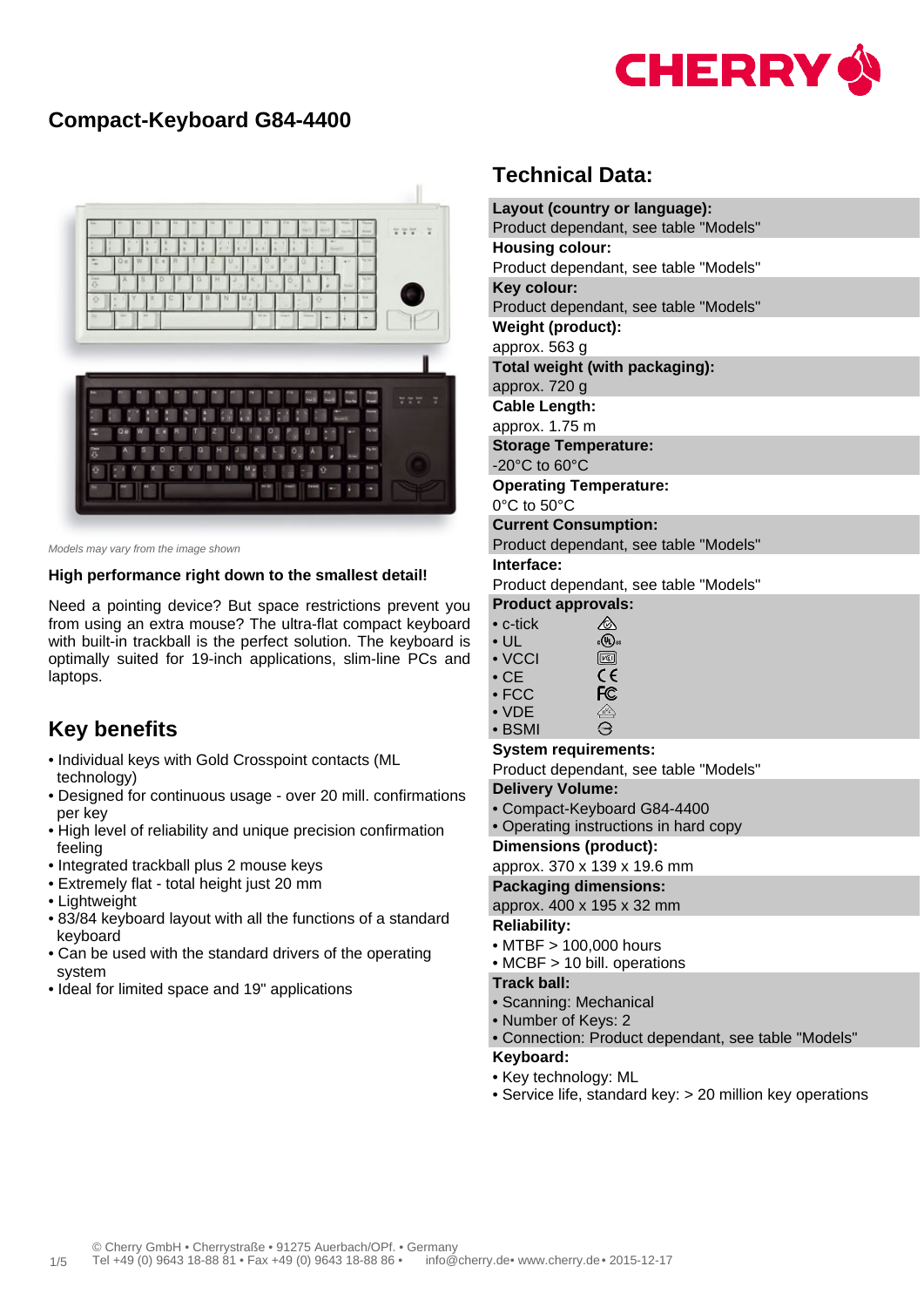

• Operation characteristics: ML Pressure point(50cN)



- Inscription technology: Laser
- Inscription layout: Standard
- Number of Keys: Product dependant, see table "Models" **Packaging Unit:**
- Number of products in the master package: 21
- Number of master packages per pallet: 12
- **Warranty:**
- 2 years

Errors, technical changes and delivery possibilities excepted. Technical information refers only to the specifications of the products. Features may differ from the information provided.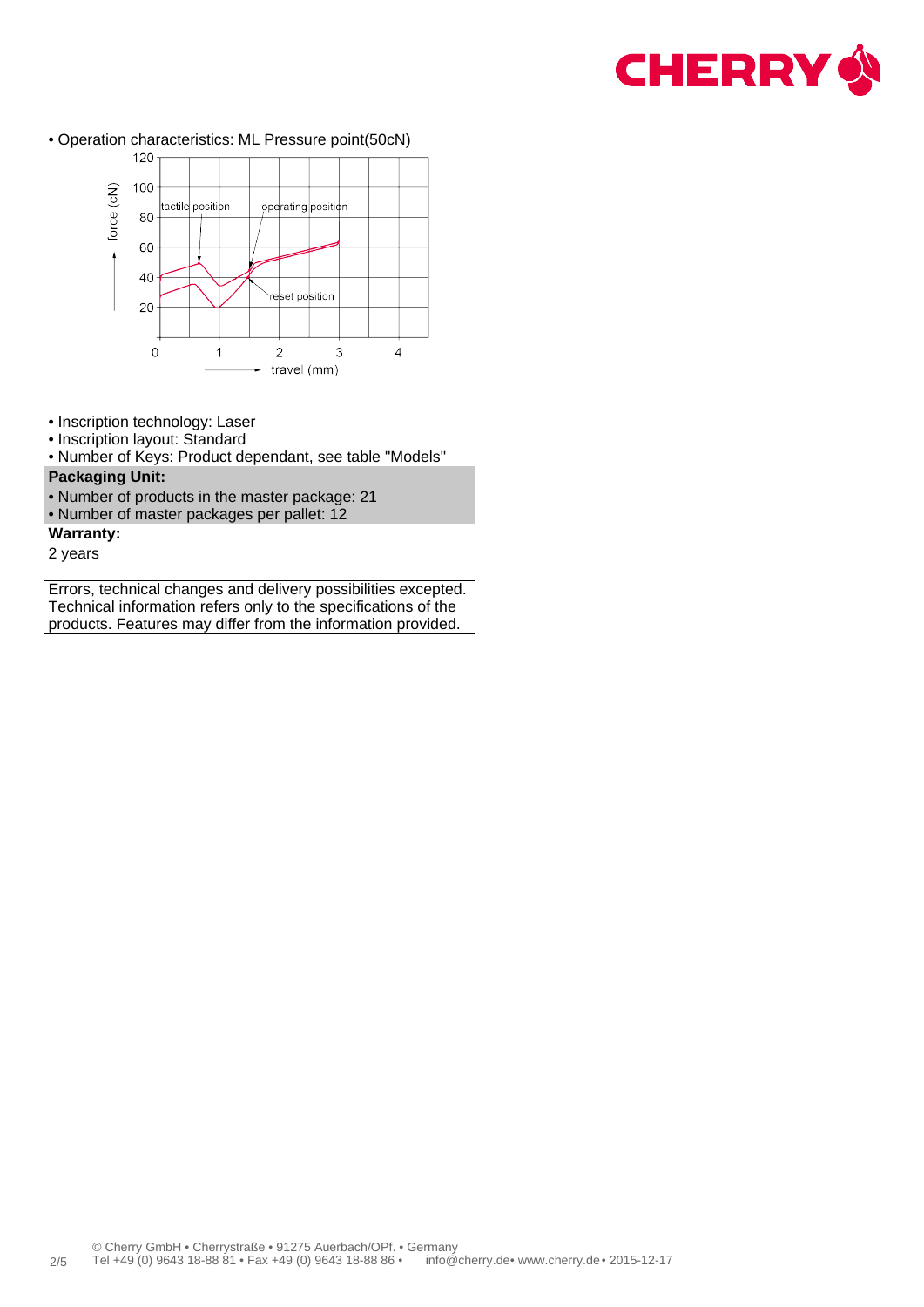#### **Models:**

(possible country/layout versions, others available on request)

|                 | <b>Product name</b>       | Order number    | Layout (country or                        | <b>Housing colour</b> | Key colour | <b>Current Consumption</b>                       | Interface                                                   | <b>System requirements</b>                 | <b>Number of Keys Track ball</b> |                   |
|-----------------|---------------------------|-----------------|-------------------------------------------|-----------------------|------------|--------------------------------------------------|-------------------------------------------------------------|--------------------------------------------|----------------------------------|-------------------|
|                 |                           |                 | language)                                 |                       |            |                                                  |                                                             |                                            |                                  | <b>Connection</b> |
|                 | Compact-Keyboard G84-4400 | G84-4400LPBBE-2 | Belgium                                   | black                 | $ $ black  | typ. 24 mA (keyboard),<br>typ. 11 mA (trackball) | PS/2 (keyboard),<br>PS/2 (mouse,<br>trackball,<br>touchpad) | PS/2 connections for<br>keyboard and mouse | 84                               | PS/2              |
| $\overline{2}$  | Compact-Keyboard G84-4400 | G84-4400LPBCH-0 | Switzerland                               | light grey            | light grey | typ. 24 mA (keyboard),<br>typ. 11 mA (trackball) | PS/2 (keyboard),<br>PS/2 (mouse,<br>trackball,<br>touchpad) | PS/2 connections for<br>keyboard and mouse | 84                               | PS/2              |
| 3               | Compact-Keyboard G84-4400 | G84-4400LPBCH-2 | Switzerland                               | black                 | black      | typ. 24 mA (keyboard),<br>typ. 11 mA (trackball) | PS/2 (keyboard),<br>PS/2 (mouse,<br>trackball,<br>touchpad) | PS/2 connections for<br>keyboard and mouse | 84                               | PS/2              |
| $\vert 4 \vert$ | Compact-Keyboard G84-4400 | G84-4400LPBDE-0 | Germany                                   | light grey            | light grey | typ. 24 mA (keyboard),<br>typ. 11 mA (trackball) | PS/2 (keyboard),<br>PS/2 (mouse,<br>trackball,<br>touchpad) | PS/2 connections for<br>keyboard and mouse | 84                               | PS/2              |
| $\overline{5}$  | Compact-Keyboard G84-4400 | G84-4400LPBDE-2 | Germany                                   | black                 | black      | typ. 24 mA (keyboard),<br>typ. 11 mA (trackball) | PS/2 (keyboard),<br>PS/2 (mouse,<br>trackball,<br>touchpad) | PS/2 connections for<br>keyboard and mouse | 84                               | PS/2              |
| $6\overline{6}$ | Compact-Keyboard G84-4400 | G84-4400LPBEU-0 | US English with EURO light grey<br>symbol |                       | light grey | typ. 24 mA (keyboard),<br>typ. 11 mA (trackball) | PS/2 (keyboard),<br>PS/2 (mouse,<br>trackball,<br>touchpad) | PS/2 connections for<br>keyboard and mouse | 83                               | PS/2              |
| $\overline{7}$  | Compact-Keyboard G84-4400 | G84-4400LPBEU-2 | US English with EURO black<br>symbol      |                       | black      | typ. 24 mA (keyboard),<br>typ. 11 mA (trackball) | PS/2 (keyboard),<br>PS/2 (mouse,<br>trackball,<br>touchpad) | PS/2 connections for<br>keyboard and mouse | 83                               | PS/2              |
| $\overline{8}$  | Compact-Keyboard G84-4400 | G84-4400LPBFR-0 | France                                    | light grey            | light grey | typ. 24 mA (keyboard),<br>typ. 11 mA (trackball) | PS/2 (keyboard),<br>PS/2 (mouse,<br>trackball,<br>touchpad) | PS/2 connections for<br>keyboard and mouse | 84                               | PS/2              |
| $\boxed{9}$     | Compact-Keyboard G84-4400 | G84-4400LPBFR-2 | France                                    | black                 | black      | typ. 24 mA (keyboard),<br>typ. 11 mA (trackball) | PS/2 (keyboard),<br>PS/2 (mouse,<br>trackball,<br>touchpad) | PS/2 connections for<br>keyboard and mouse | 84                               | PS/2              |
| 10              | Compact-Keyboard G84-4400 | G84-4400LPBGB-0 | UK                                        | light grey            | light grey | typ. 24 mA (keyboard),<br>typ. 11 mA (trackball) | PS/2 (keyboard),<br>PS/2 (mouse,<br>trackball,<br>touchpad) | PS/2 connections for<br>keyboard and mouse | 84                               | PS/2              |
| 11              | Compact-Keyboard G84-4400 | G84-4400LPBGB-2 | UK                                        | black                 | black      | typ. 24 mA (keyboard),<br>typ. 11 mA (trackball) | PS/2 (keyboard),<br>PS/2 (mouse,<br>trackball,<br>touchpad) | PS/2 connections for<br>keyboard and mouse | 84                               | PS/2              |

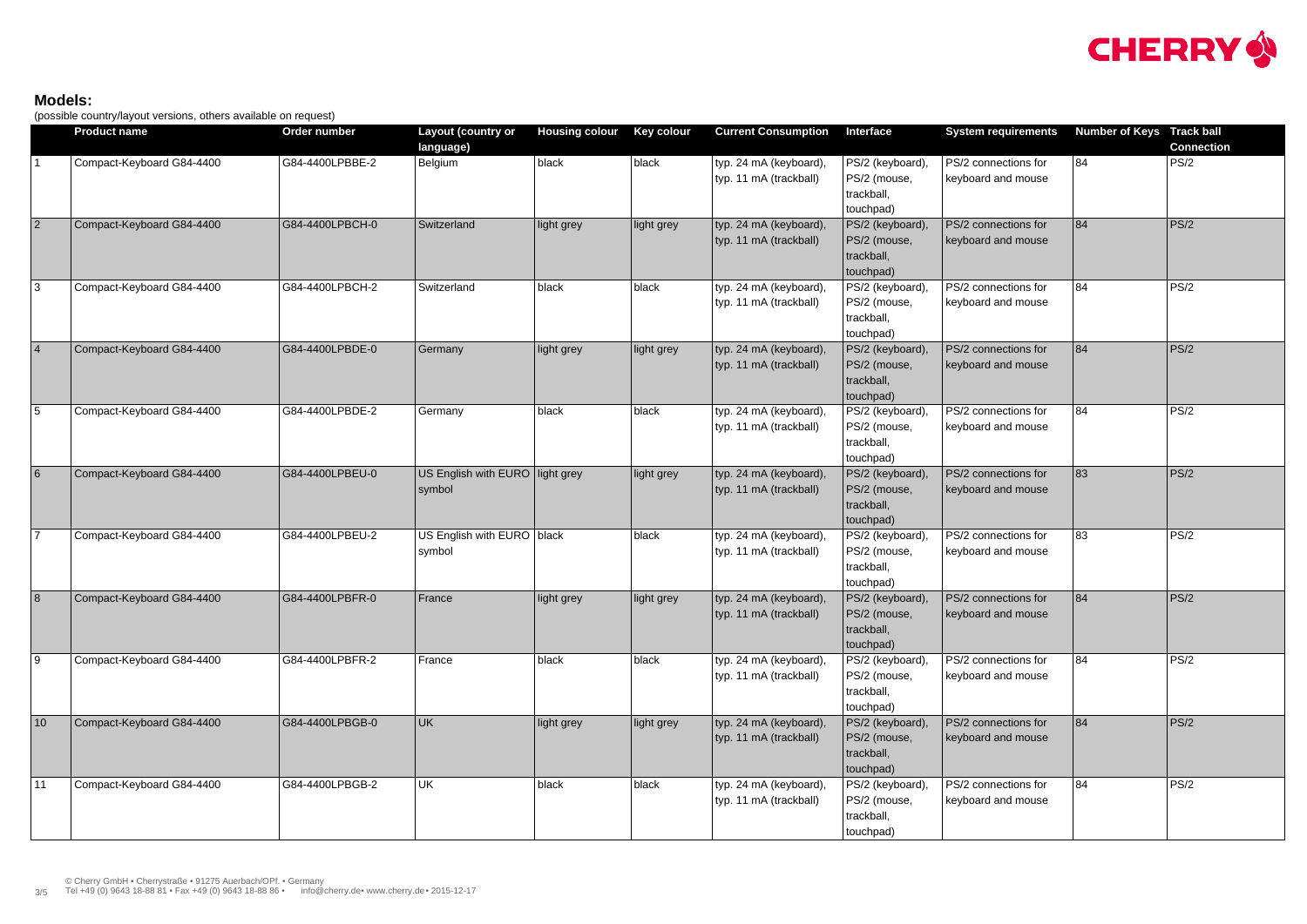|                 | <b>Product name</b>       | Order number    | Layout (country or                        | <b>Housing colour</b> | <b>Key colour</b> | <b>Current Consumption</b>                       | Interface                                                   | <b>System requirements</b>                         | Number of Keys Track ball | <b>Connection</b> |
|-----------------|---------------------------|-----------------|-------------------------------------------|-----------------------|-------------------|--------------------------------------------------|-------------------------------------------------------------|----------------------------------------------------|---------------------------|-------------------|
| 12              | Compact-Keyboard G84-4400 | G84-4400LPBRB-0 | language)<br>English (US) / Cyrillic      | light grey            | light grey        | typ. 24 mA (keyboard),<br>typ. 11 mA (trackball) | PS/2 (keyboard),<br>PS/2 (mouse,<br>trackball,<br>touchpad) | PS/2 connections for<br>keyboard and mouse         | 83                        | PS/2              |
| 13              | Compact-Keyboard G84-4400 | G84-4400LPBUS-0 | <b>US English</b>                         | light grey            | light grey        | typ. 24 mA (keyboard),<br>typ. 11 mA (trackball) | PS/2 (keyboard),<br>PS/2 (mouse,<br>trackball,<br>touchpad) | PS/2 connections for<br>keyboard and mouse         | 83                        | PS/2              |
| 14              | Compact-Keyboard G84-4400 | G84-4400LPBUS-2 | US English                                | black                 | black             | typ. 24 mA (keyboard),<br>typ. 11 mA (trackball) | PS/2 (keyboard),<br>PS/2 (mouse,<br>trackball,<br>touchpad) | PS/2 connections for<br>keyboard and mouse         | 83                        | PS/2              |
| 15              | Compact-Keyboard G84-4400 | G84-4400LUBBE-0 | Belgium                                   | light grey            | light grey        | typ. 36 mA                                       | <b>USB</b>                                                  | USB plug and USB<br>supporting operating<br>system | 84                        | USB               |
| 16              | Compact-Keyboard G84-4400 | G84-4400LUBBE-2 | Belgium                                   | black                 | black             | typ. 36 mA                                       | <b>USB</b>                                                  | USB plug and USB<br>supporting operating<br>system | 84                        | USB               |
| $\sqrt{17}$     | Compact-Keyboard G84-4400 | G84-4400LUBCH-0 | Switzerland                               | light grey            | light grey        | typ. 36 mA                                       | <b>USB</b>                                                  | USB plug and USB<br>supporting operating<br>system | 84                        | USB               |
| 18              | Compact-Keyboard G84-4400 | G84-4400LUBCH-2 | Switzerland                               | black                 | black             | typ. 36 mA                                       | <b>USB</b>                                                  | USB plug and USB<br>supporting operating<br>system | 84                        | USB               |
| $ 19\rangle$    | Compact-Keyboard G84-4400 | G84-4400LUBDE-0 | Germany                                   | light grey            | light grey        | typ. 36 mA                                       | <b>USB</b>                                                  | USB plug and USB<br>supporting operating<br>system | 84                        | USB               |
| $ 20\rangle$    | Compact-Keyboard G84-4400 | G84-4400LUBDE-2 | Germany                                   | black                 | black             | typ. 36 mA                                       | <b>USB</b>                                                  | USB plug and USB<br>supporting operating<br>system | 84                        | USB               |
| $\overline{21}$ | Compact-Keyboard G84-4400 | G84-4400LUBEU-0 | US English with EURO light grey<br>symbol |                       | light grey        | typ. 36 mA                                       | <b>USB</b>                                                  | USB plug and USB<br>supporting operating<br>system | 83                        | USB               |
| $\overline{22}$ | Compact-Keyboard G84-4400 | G84-4400LUBEU-2 | US English with EURO black<br>symbol      |                       | black             | typ. 36 mA                                       | <b>USB</b>                                                  | USB plug and USB<br>supporting operating<br>system | 83                        | USB               |
| 23              | Compact-Keyboard G84-4400 | G84-4400LUBFR-0 | France                                    | light grey            | light grey        | typ. 36 mA                                       | <b>USB</b>                                                  | USB plug and USB<br>supporting operating<br>system | 84                        | USB               |
| $\overline{24}$ | Compact-Keyboard G84-4400 | G84-4400LUBFR-2 | France                                    | $ $ black             | black             | typ. 36 mA                                       | USB                                                         | USB plug and USB<br>supporting operating<br>system | 84                        | USB               |
| 25              | Compact-Keyboard G84-4400 | G84-4400LUBGB-0 | UK                                        | light grey            | light grey        | typ. 36 mA                                       | <b>USB</b>                                                  | USB plug and USB<br>supporting operating<br>system | 84                        | USB               |